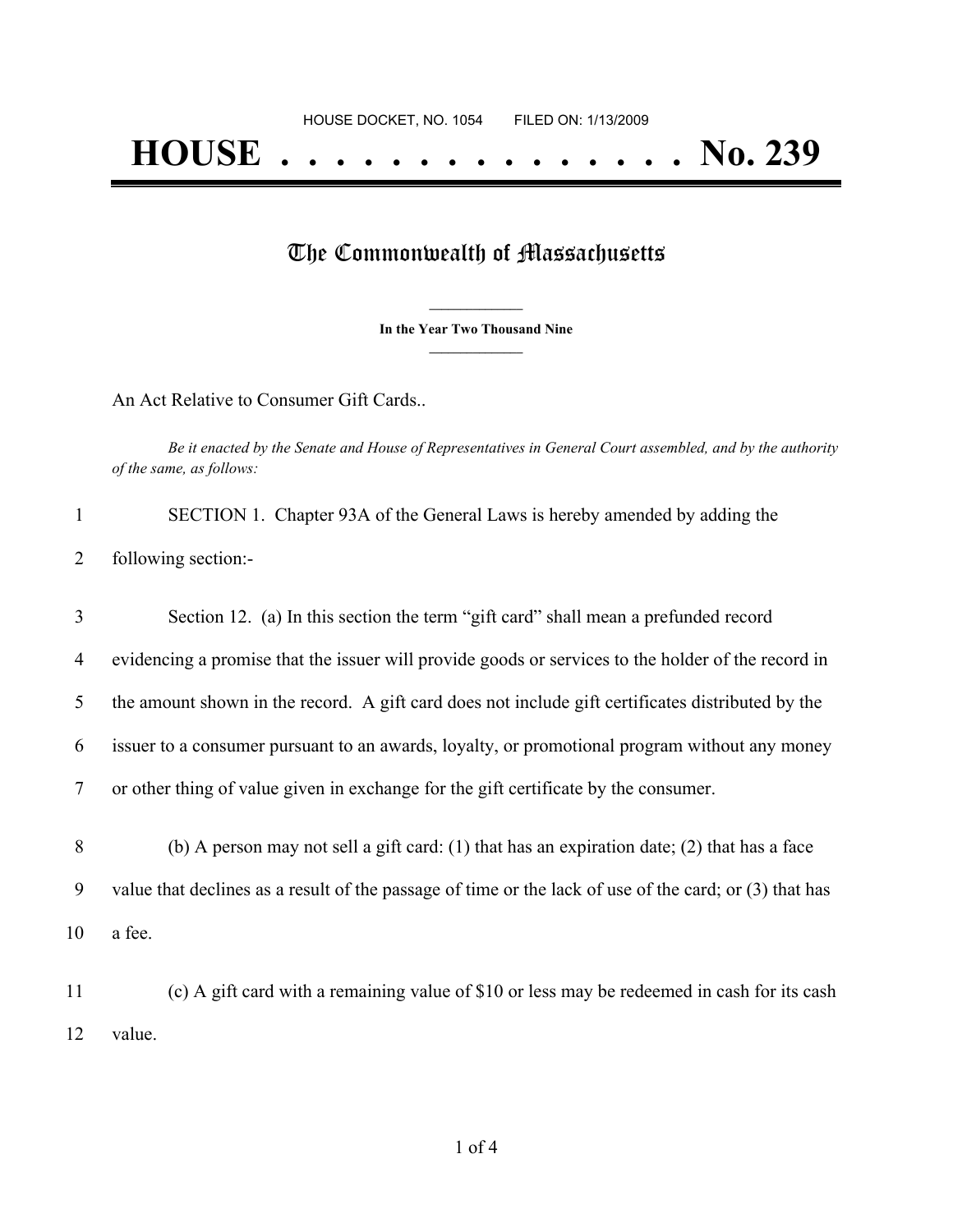(d) The value paid by a purchaser of a gift card to the issuer of the gift card is trust property held by the issuer, or its successors in interest, as trustee for the benefit of the holder of the gift card.

 (e) The total value represented by all gift cards shall be held in a trust in either a (1) separate non-interest bearing account, in any bank or lending institution subject to regulation by this state or any agency of the United States.; or (2) in a separate interest bearing account, in any bank or lending institution subject to regulation by this state or any agency of the United States government, in which case the issuer shall receive and collect interest; provided, that in either case the issuer shall not commingle such gift card monies with any other funds, and shall maintain records allocating such monies to individual beneficiaries

(f) This section does not alter the terms of a gift card.

 (g) This section does not require, unless otherwise required by law, the issuer of a gift card to: (1) redeem a gift card for cash, unless the remaining value is \$10 or less; or (2) replace a 26 gift card that has been lost or stolen.

 (h) This section does not create an interest in favor of a beneficiary, or to the legal representative of a beneficiary of the gift card in any specific property of the issuer.

 (i) This section does not require the issuer of a gift card to pay interest on the value of the gift card held in trust under this section, unless otherwise provided by law.

 SECTION 2. Section 1 of chapter 255D of the General Laws, as appearing in the 2006 Official Edition, is hereby amended by striking out the definition of "Gift certificate" and inserting in place thereof the following definition:-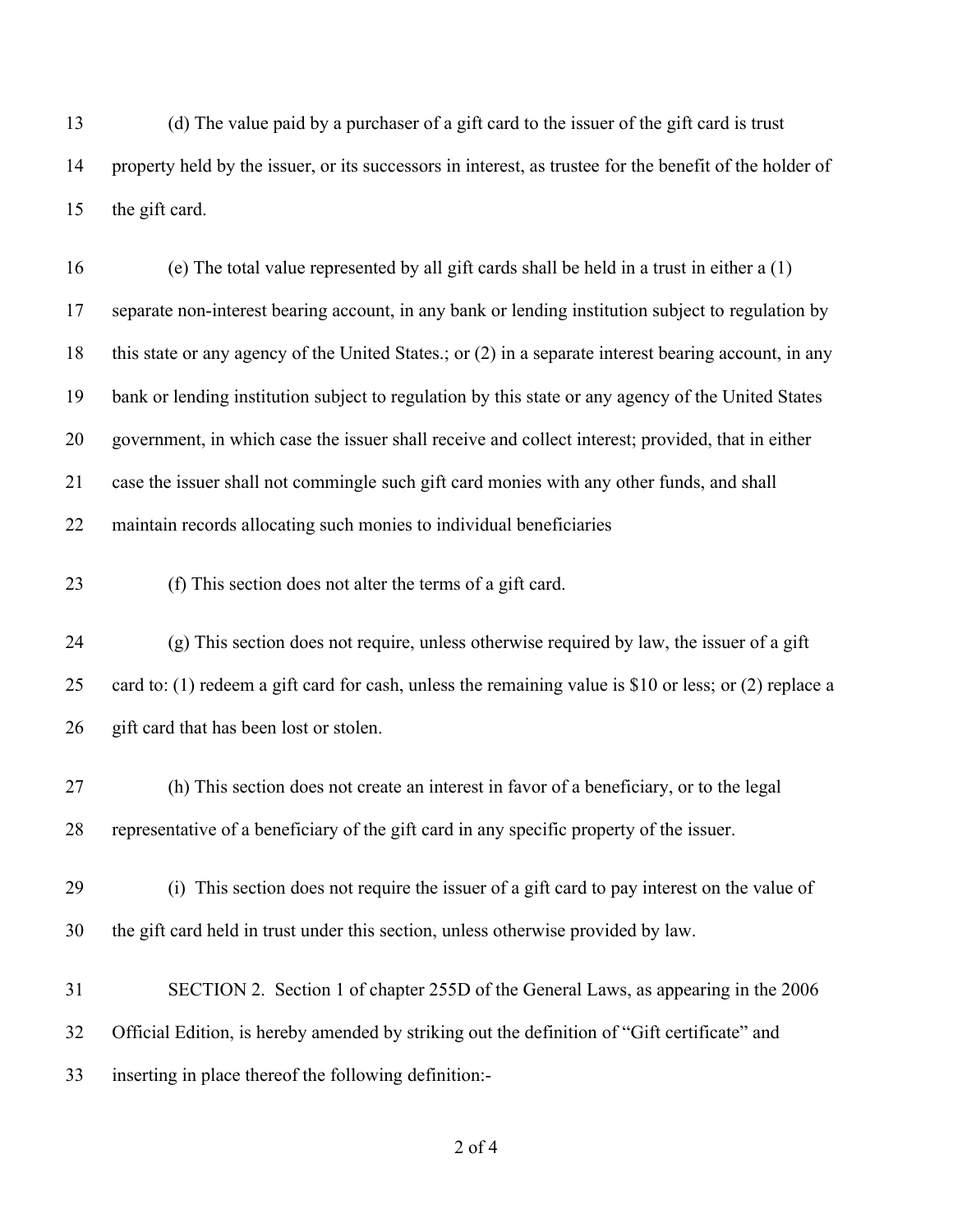"Gift card", a writing identified as a gift card purchased by a buyer for use by a person other than the buyer not redeemable in cash and usable in its face amount in lieu of cash in exchange for goods or services supplied by the seller. A gift card shall include an electronic card with a banked dollar value, a merchandise credit, a certificate where the issuer has received payment for the full face value for the future purchase or delivery of goods or services and any other medium that evidences the giving of consideration in exchange for the right to redeem the certificate, electronic card or other medium for goods, food, services, credit or money of at least an equal value. A gift card shall not include pre-paid calling arrangements, as defined in section 1 of chapter 64H, or any electronic card usable with multiple unaffiliated sellers of goods or services.

 SECTION 3. Said section 1 of said chapter 255D, as so appearing, is hereby further amended by striking out, in line 26, the word "certificate" and inserting in place thereof the following word:- card.

 SECTION 4. Said section 1 of said chapter 255D, as so appearing, is hereby further amended by striking out, in line 42, the word "certificate" and inserting in place thereof the following word:- card.

 SECTION 5. Chapter 266 of the General Laws is hereby amended by striking out section 75C and inserting in place thereof the following section:-

 Whoever sells or offers to sell a gift card as defined in section 12 of chapter 93A which imposes a time limit within which such gift may be redeemed, shall be punished by a fine of not more than \$300. Whoever, after having sold a gift card refuses to redeem the card shall be punished by a fine of not more than \$300.